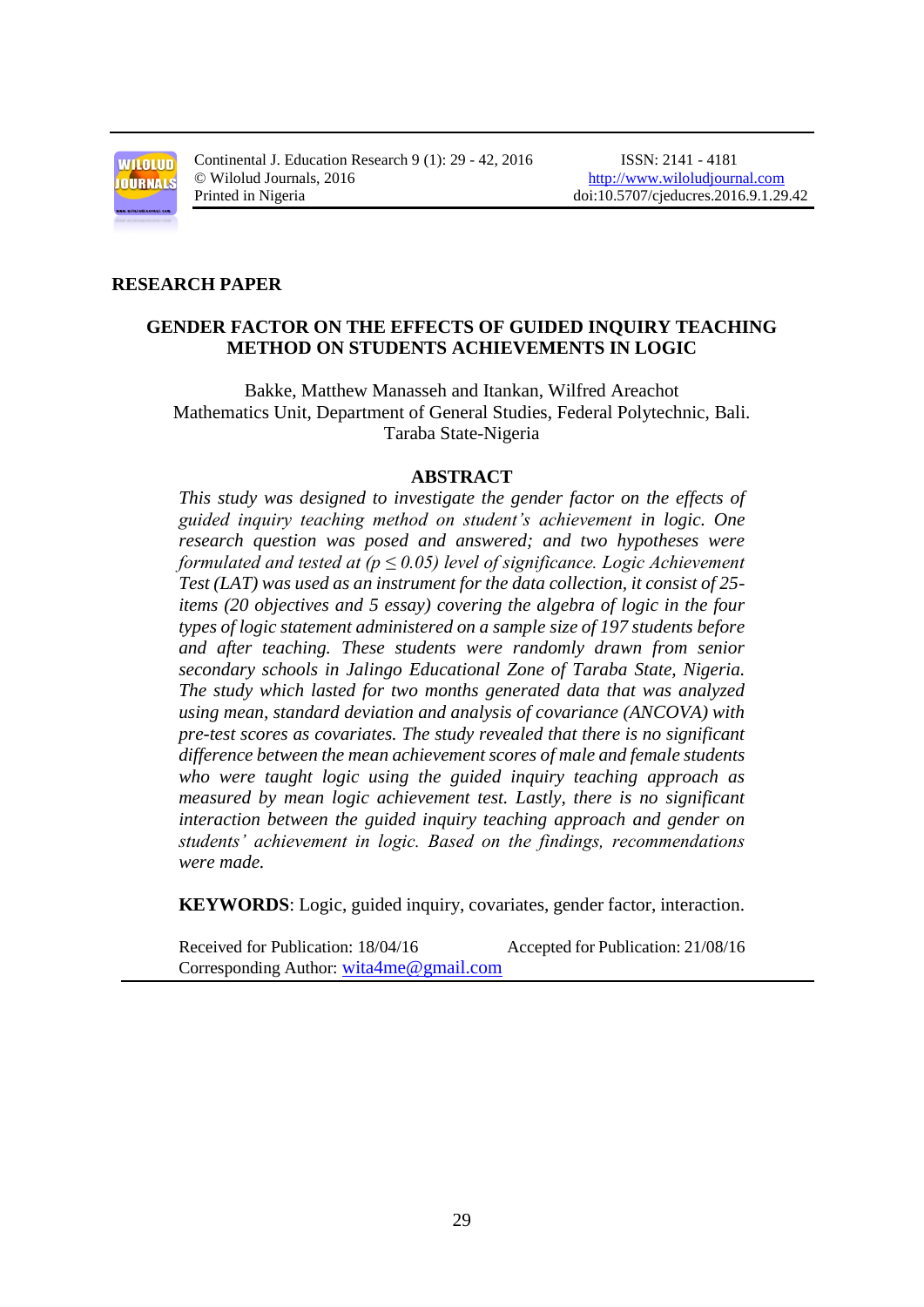### **INTRODUCTION**

#### **Background of the Study**

Ojerinde, (1999) in Bakke and Igharo (2013) sees Mathematics as the communication system for the concepts of shape, size, quantity and order used to describe diverse phenomena both in physical and economic situations. He further asserted that mathematics is a tool for use in science, technology and industries. This definition connotes that, all sciences draw their inspirations from mathematics and in fact mathematics is the language of the sciences. Ezeugo and Agwagah (2000) in their study looked at mathematics as a scientific tool in realizing the nation's scientific and technology aspirations. Also Usman (2002) consider mathematics as a subject that encroaches into all aspects of human endeavors and further described mathematics as the life wire in the studies of various disciplines. It is this importance of mathematics that has led the Federal Government of Nigeria to make the subject a compulsory from primary to the end of the senior secondary school. Nevertheless, the mathematics curriculum has experienced a lot of reforms; in line with the highlight given during the Edinburg conference of the International Congress of mathematics in August 1958. The reason for the suggested reforms was attributed to the great shortage in meeting the technical need for mathematicians, physicists, and engineers (Harbor-Peters, 1992). Nigeria was not left out in these reforms. After the approval of the senior secondary school mathematics curriculum, one of the criticisms labeled against the curriculum was that it did not carter for the brighter students who might choose careers in mathematics and mathematical science at the tertiary institutions. Consequently, it was during the critique workshops held at Onitsha and Jos in 1981 and 1984 respectively, that the further mathematics curriculum was developed and put to use in 1985. The purpose of the further mathematics curriculum was to carter for potential mathematicians, engineers and scientists.

Logic happened to be one of the contents of the further mathematics. Logic as a science is important because it has a technical language used for investigation and also for systematic development of principles for determining straight and crooked reasoning (Isidore, 1997). Logic is also important in weighing evidence. Egbeke (1992), Pointed out that, with the logical skills, the individual can avoid, attempt to mold or shape his belief, his buying habits, his political decision and social behavior as he comes across hidden persuaders, political or religious leaders and advertisers through their flowery rhetoric subtle and beguiling advertisements.

To Bosede (1992), the study of logic can make an individual know the difference between persuasion through various psychological techniques and those based on rational argument and supporting evidence. Hence, there is need for proper learning of logic. Despite the recognition accorded mathematics at all levels, it is unfortunate that most students' especially secondary school students exhibit nonchalant attitudes towards the subject. A study conducted by Nigeria Educational Research and Development Council (NERDC, 1997) on the performance of students in public examinations over some years has confirmed students' poor performance in physical sciences (mathematics, physics, and chemistry) which form the foundation of future work in the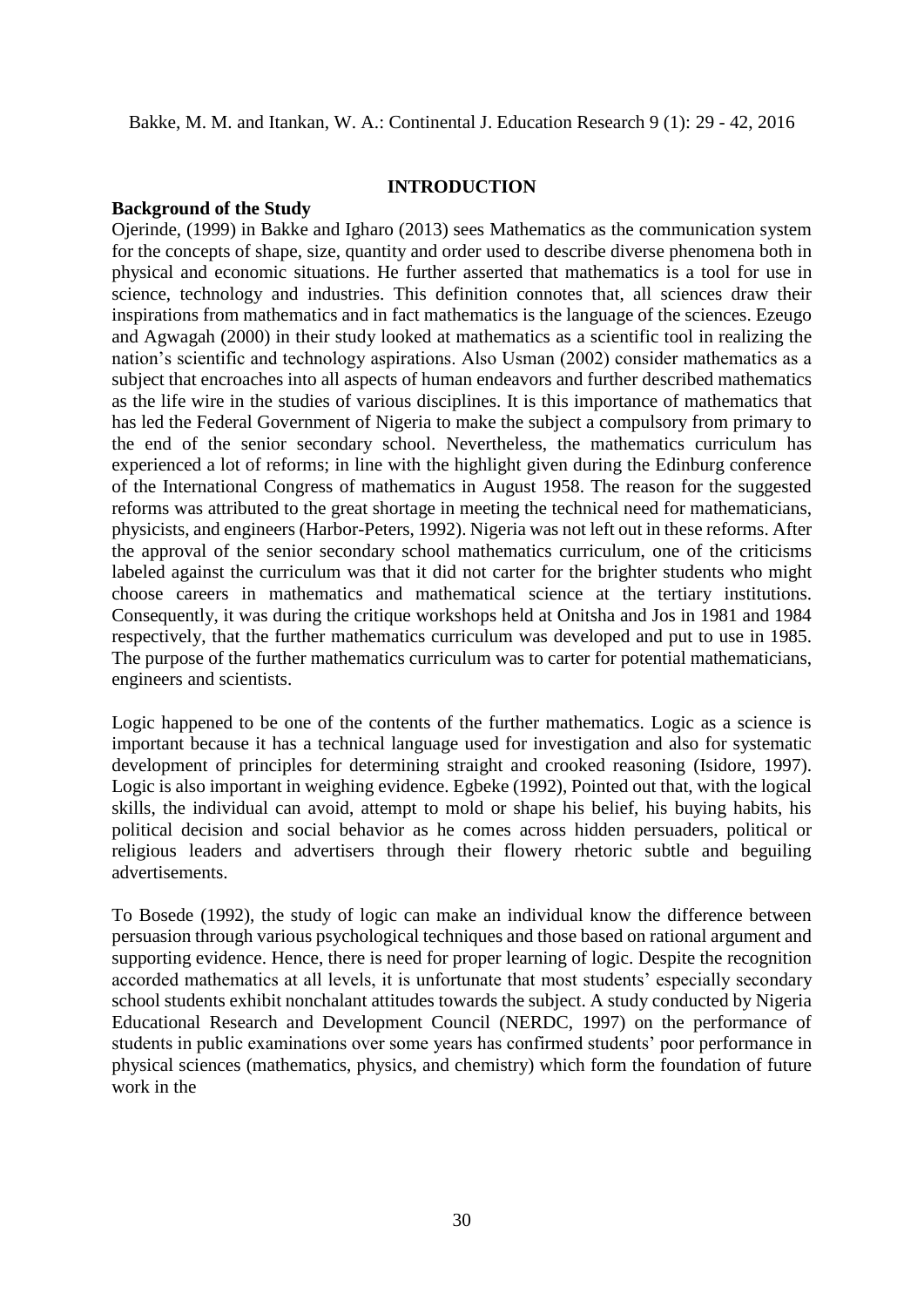technology needed in Nigeria. These attitudes reflect their in-attentiveness when mathematics class is going on. The result of their attitudes towards the subject, the societal problems (examination malpractice and related syndrome) and government insensitivity to issues reflect in majority of the students who register for SSCE every year to come out with partial or total failure in mathematics and further mathematics.

The problem of mathematics failure at this level has always been attributed to the teachers' failure to use appropriate method of teaching Obodo (1990), Okoro (1993), Odogwu (1995) and Adebayo (2001).

Mathematics educators and teachers have tried varieties of teaching methods at their disposal which include; the synthetic method, analytic, deductive, inductive, heuristic, laboratory and guided inquiry methods to improve the learning of mathematics (Achele and Reys, 1974). Some of the teaching methods adopted have been criticized and seen not to be effective for the teaching of some aspects of secondary school mathematics.

The guided inquiry teaching method according to Massialas (1991) is a teaching method that enables students to move step-by-step from the identification of a problem, defining the problem, formulating hypothesis, collection of data, verification of results, and generalization to the drawing of conclusions. Also Harbor-Peters (1998) pointed out that the guided inquiry teaching approach is techno-scientifically oriented. It places the leaner constructive mental ability first in all instructional processes. In other words, it is learner-centered. Also Corno and Edelstein (1985) and Joanne (1988) noted that the teacher who adopted the guided inquiry teaching approach uses leading or probing questions and instructional materials to guide the students towards possible solutions.

Also the guided inquiry teaching approach effectiveness has been investigated in some aspects of the sciences and mathematics. For instance, Timothy and Awodi (1997) on achievement of high and low achievers in senior secondary school Biology, Dagoli (1999) on students' achievement in Geometry which is an aspect of Mathematics and Kurumeh (1999) conducted her investigation on senior secondary school one (SSS1) achievement in Algebra. In their respective studies, the guided inquiry teaching approach was found suitable and effective in the teaching of those aspects of the sciences and mathematics.

Also Obioma (1992) and Habor-Peters (1992) in their studies in, "Teachers Assessment of the difficulty levels of the further mathematics contents" and "Aspects of further mathematics that presents difficulties to graduating senior secondary school students" respectively, identified logic as one of the difficult concepts that mathematics teachers found difficult to teach in further mathematics curriculum; Hence, the need to investigate the effectiveness of the guided inquiry teaching method on student's achievement in logic is considered paramount. Furthermore, the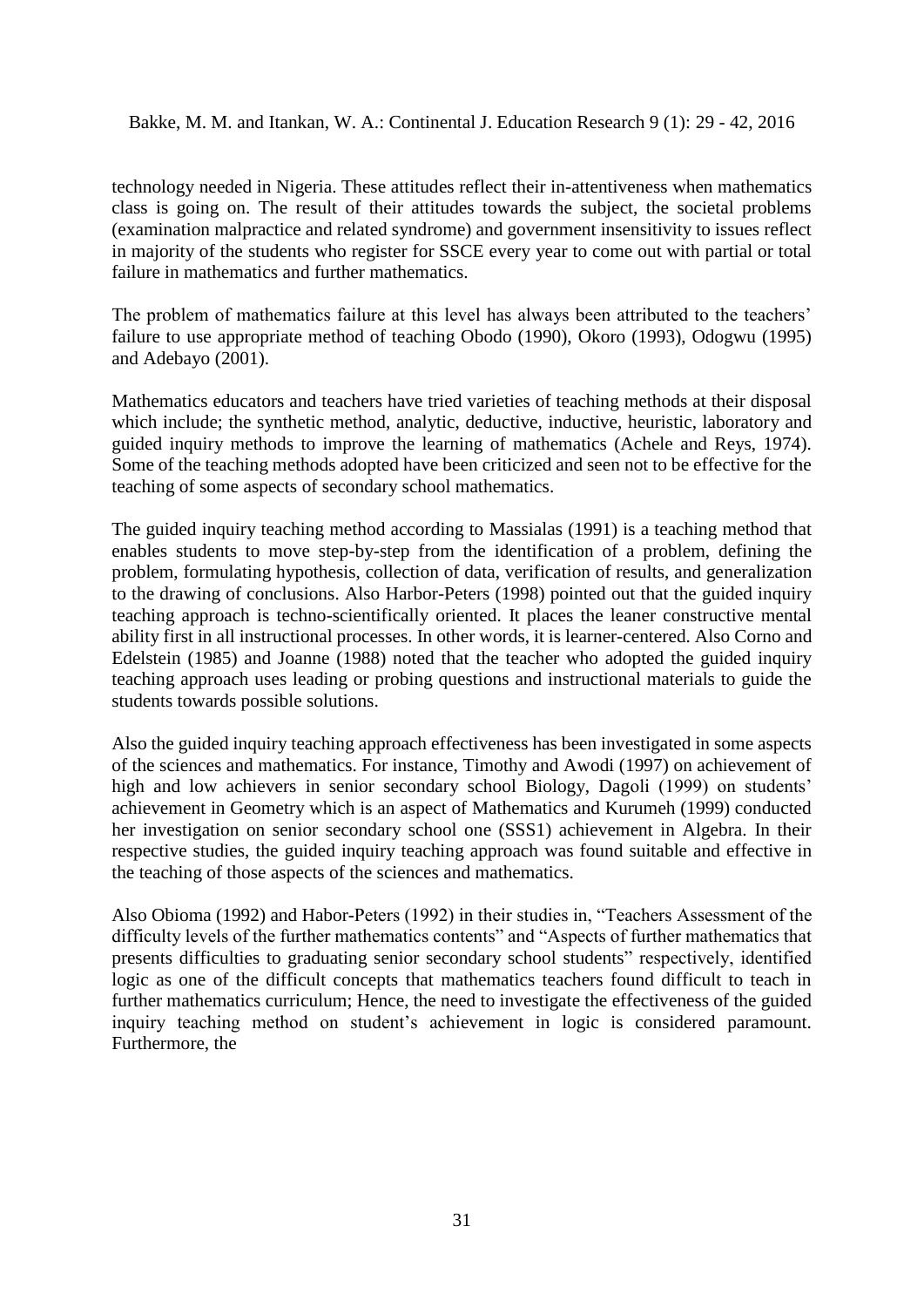issue of parity and disparity in the performance of male and female students in mathematics has formed an important focus of research for some years now. This issue of gender disparity in mathematics performance of secondary school students was detected by Alio and Harbor-Peters (2000); in their studies with Polya's problem solving techniques, they discovered that notwithstanding the improvement in mathematics achievement recorded by the adoption of the technique, there existed a significant difference in the achievement of male and female students in favour of males. Also study conducted by Ezeugo and Agwagah (2000) revealed that male gender performed significantly better than their female counterparts in algebra both in the pretest and posttest of Algebra Achievement Test (AAT) used in concept mapping method. Ugwu (1998) and Olagunju (2001) found out that, the significant difference in performance between male and female students did not exist in their studies in geometric proof and "sex, age and performance in mathematics", respectively. Hence the need to find out whether the male and female students will benefit equally when the guided inquiry teaching approach is used in teaching logic is necessary.

## **Statement of the Problem**

The performance of students in mathematics in Nigerian secondary school has been poor over the years. This problem of failure has always been attributed to the teacher's failure to use the appropriate method of teaching (Obodo: 1990, Okoro: 1995, Odogwu: 1995 and Adebayo: 2001). Olarinoye (1988) in his study established and re-affirmed that creative teaching approach that is learner-centered and problem solving should be adopted as solution to the problem of poor achievement. Would the use of guided inquiry teaching approach be effective in the teaching of logic in further mathematics? Let's confirm.

Since, Alio and Harbor-Peters (2000), Ezeugo and Agwagah (2000) and Jahun and Momoh (2001) in their respective studies ascertained that the male gender performed significantly better than their female counterpart, while Ugwu (1998) and Olagunju (2001) in their respective studies using the Target task and Delayed formalization discovery approach which is learned-centered, observed that the significant differences in performance in mathematics did not exist. Would the significant difference between male and female students not exist, if the guided inquiry teaching method that is learner-centered is used in teaching logic? Let's find out.

### **Purpose of the Study**

The main purpose of this study is to investigate the effects of guided inquiry teaching method on students' achievement in logic.

### Specifically, the study intends to:

Find out whether the male and female students will benefit equally when the guided inquiry teaching method is used in teaching logic.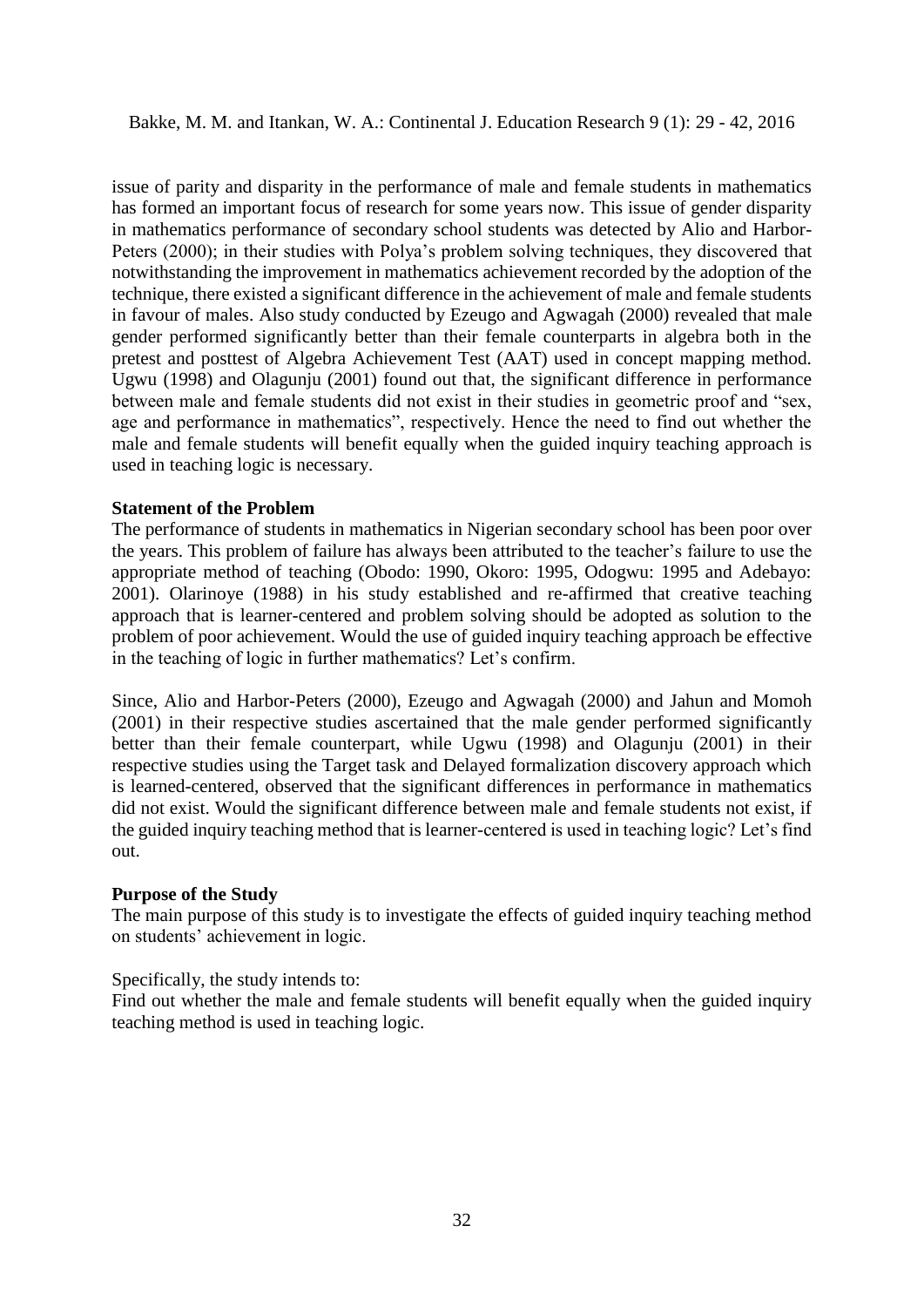## **Scope of the Study**

The study was delimited to senior secondary school one (SSS1) students in Jalingo Education Zone of Taraba State. The topic covered was logic with statements, negations of statement, simple and compound statements, conjunction and disjunction of statement, conditional and bi-conditional statement, equivalent statements, tautology and contradiction of statements and the truth table. This topic was chosen because it is one of the identified difficult concepts teachers find difficult to teach in further mathematics.

### **Research Questions**

The following research questions guided the study.

To what extent does the guided inquiry teaching approach affect the mean achievement scores of male students and their female counterparts in logic achievement test?

### **Research Hypotheses**

The following hypotheses were formulated and tested at (P [0.05) level of significance.

- 1. There is no significant difference between the mean achievement scores of male and female students who were taught logic using the guided inquiry teaching approach as measured by mean logic achievement test.
- 2. There is no significant interaction between the guided inquiry teaching approach and gender on students' achievement in logic.

### **Research Design**

A quasi-experimental design was used for this study. The quasi experimental design was chosen for this study because it controls the internal validity threats of the initial group equivalence and researchers selection bias, since there is no randomization of the subjects into groups. Thus, the intact classes used were already organized into classes. This did not disrupt the school setting in terms of the seating arrangement and classroom schedules in order to accommodate the study.

### **Area of Study**

The study was carried out in Jalingo Education Zone of Taraba State.

### **Population of the Study**

The population for the study comprises of all SSS1 students in Jalingo Education Zone. The zone is made up of Seventeen (17) secondary schools with a population of 2,720 SSS1 students. One of these schools was a single sex (boys) school, while the remaining sixteen (16) were coeducation schools.

## **Sampling and sampling techniques**

The total number of subjects for this study was determined at the end of this study. This is because the actual number of subjects for the study depended on the number of students in each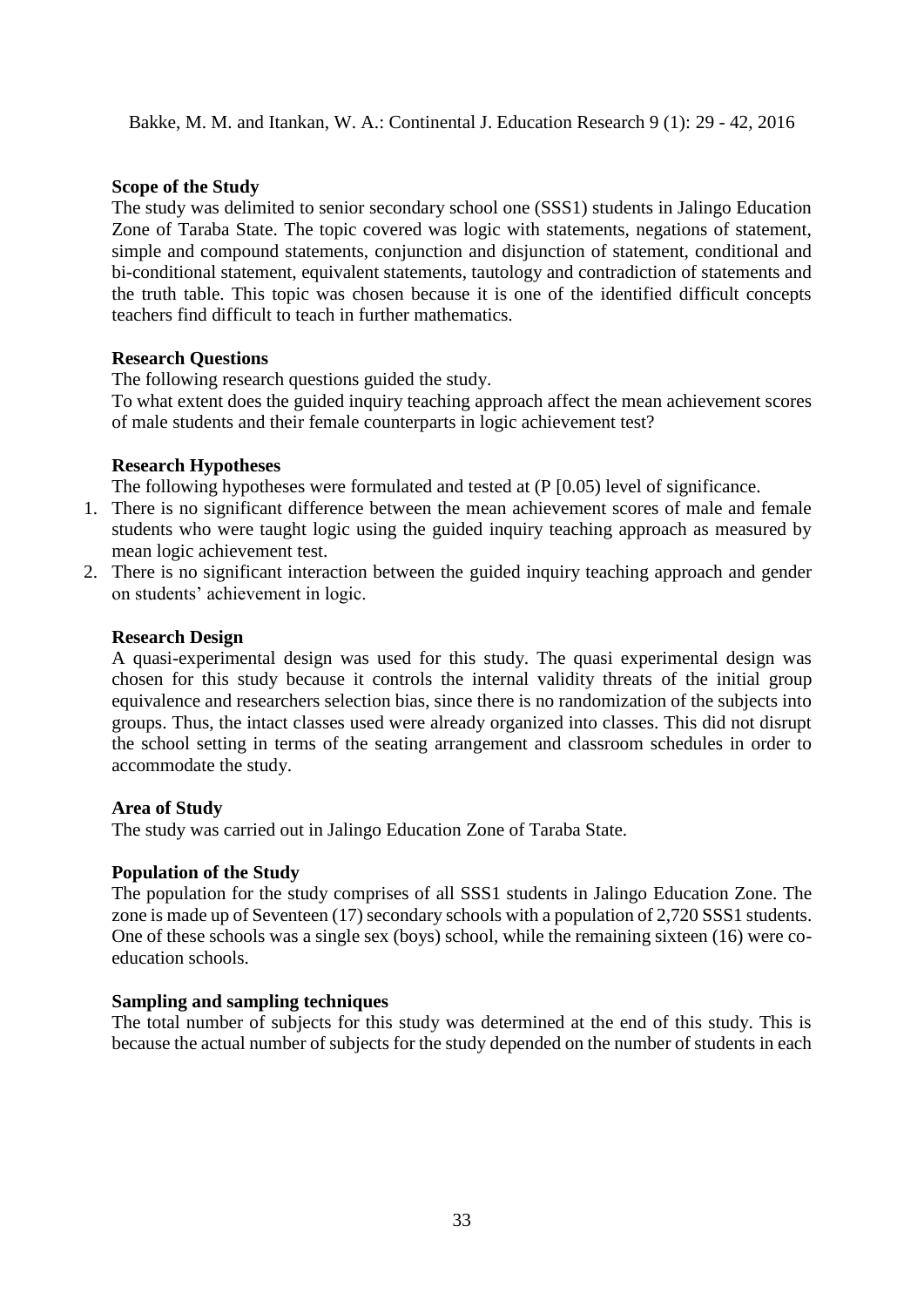of the ntact classes used. Therefore, a total of one hundred and ninety-seven (197) students were used in the study.

From the seventeen (17) secondary schools in Jalingo Education Zone, four schools were randomly selected. This was to allow a fair representation of schools in Jalingo Education Zone. These four schools were randomly assigned into experimental and control schools (i.e two experimental schools and two control schools). From the two experimental schools, one intact class was selected randomly from each. Similarly, one intact class each was selected randomly from the two control schools. Finally there were two intact classes from both the experimental and control schools respectively.

The students in the experimental intact classes were taught logic using guided inquiry teaching method, while those in the control intact classes were taught the logic using the conventional teaching method.

## **Instrument for Data Collection**

One instrument was used for the study. This was the Logic Achievement Test (LAT). It consists of twenty (20) multiple choice questions and five (5) essay type questions. This instrument was developed by the researcher using a test blue-print and the unit lesson plans. The initial draft of the Logic Achievement Test instrument consisted of twenty-five (25) multiple choice questions and seven (7) essay type questions. Some of those items were re-structured or removed as a result of face validation and trail testing. A final draft of twenty (20) multiple choice and five (5) essay type items were then considered out of the initial poll.

The researcher was also guided by the objectives of each sub-topic (i.e. sections) on the indepth the (LAT) items should cover. In each of the five sections, the questions were classified into three cognitive levels, namely; knowledge (k), comprehension (c) and higher cognitive process (HCP). The (LAT) items were used to assess students' cognitive achievement in the logic topics taught, both in pre-test and post-test. The test blue print used in drafting the instrument was developed by the researcher based on the emphasis on each sub-topic in the SSSI further mathematics curriculum.

### **Validation of the Instrument**

The items in the (LAT) instrument were subjected to content and face validations. The content validation was ensured through strict adherence to the test blue print. In other words, the test items reflected all the detail on the test blue print. The (LAT) items were face validated by two experts in measurement and evaluation and three in mathematics education, all from the University of Nigeria, Nsukka.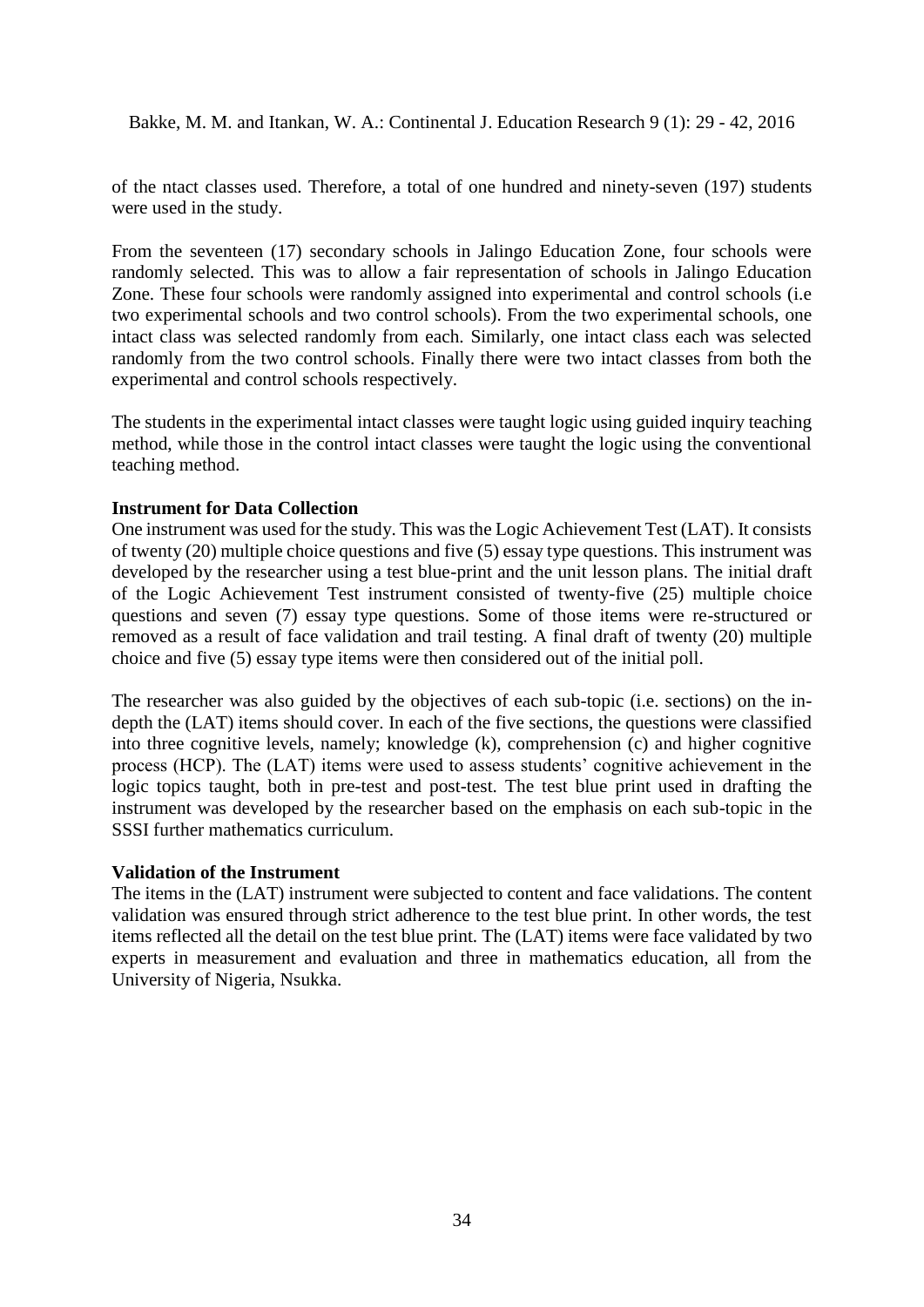### **Reliability of the Instrument**

The scores obtained from the pilot testing were used to determine the internal consistency and reliability coefficient of the instrument. The Cronbach Alpha formula was used to estimate the reliability of the instrument. Using the Cronbach Alpha formula, the coefficient of reliability obtained was 0.78.

## **METHOD OF DATA ANALYSIS**

The pretest and post test scores obtained from the administration of the (LAT) instrument was analyze using mean, standard deviation and analysis of covariance (ANCOVA) with two factors and the pretest scores as covariate. Borg and Gall (1983) and Ali (1996) stressed that ANCOVA is the most appropriate statistical tool for analyzing data on a pretest-posttest design, such as the design meant for this study. This statistical tool also serves as a technique for controlling extraneous variables and experimental contamination of subjects.

# **RESENTATION OF RESULTS**

### **RESEARCH QUESTION:**

The first research question of this study was meant to determine the main achievement scores of male and female students in the experimental group (i.e. those taught logic using the guided enquiry teaching method) on the Logic Achievement Test (LAT); the computed results for answering this research question is presented below

#### **TABLE: 1**

| and Female students in (LAT) Taught Logic Using Guided Inquiry Approach |            |      |                         |       |        |         |       |  |  |  |
|-------------------------------------------------------------------------|------------|------|-------------------------|-------|--------|---------|-------|--|--|--|
| Teaching                                                                | of<br>Type | Male |                         |       | Female |         |       |  |  |  |
| Method                                                                  | Test       |      |                         |       |        |         |       |  |  |  |
|                                                                         |            | N    | $\overline{\mathsf{X}}$ | S.D   | N      | $\rm X$ | S.D   |  |  |  |
| Guided                                                                  | Pretest    | 66   | 13.94                   | 6.87  | 31     | 14.00   | 7.16  |  |  |  |
| Inquiry                                                                 | Posttest   |      | 68.29                   | 18.17 |        | 69.65   | 17.26 |  |  |  |
| Conventional                                                            | Pretest    | 66   | 14.82                   | 7.71  | 34     | 14.53   | 8.68  |  |  |  |
| Method                                                                  | Posttest   |      | 56.35                   | 13.39 |        | 52.88   | 10.64 |  |  |  |

**Pretest and Posttest Mean Achievement**  $(\overline{\times})$  **and Standard Deviation (S.D) scores of Male** 

The result presented in the table above revealed that the pretest and posttest mean achievement scores of the male students in experimental group were 13.94 and 68.29 with standard deviation scores of 6.87 and 18.17 respectively. Furthermore, the pretest and posttest mean achievement scores of the female students in the experimental group were 14.00 and 69.64 with standard deviation scores of 7.16 and 17.26 respectively. The results also revealed that the pretest and posttest mean achievement scores of the female students were higher than that of their male counterparts irrespective of the teaching method use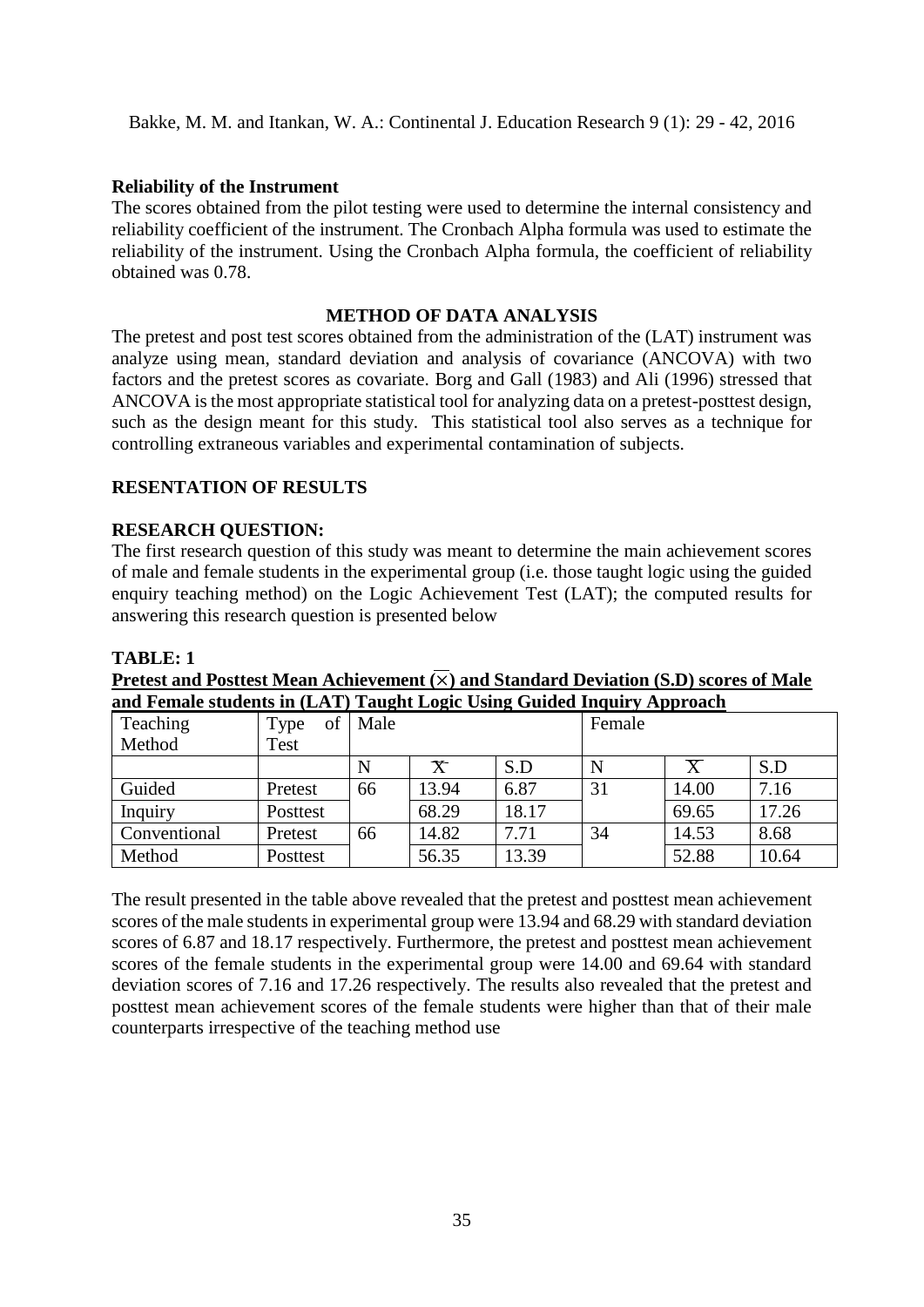## **Hypothesis: 1**

There is no significant difference in the achievement scores of male and female students who were taught Logic using the guided inquiry teaching method as measured by mean Logic Achievement Test (LAT).

## **Hypothesis: 2**

There is no significant interaction between teaching methods and gender on students' achievement in logic

### TABLE 2:

# **Analysis of Covariance (ANCOVA) of Students Achievement Scores in (LAT) Taught Logic Using Guided Inquiry and Conventional Methods**

| Analysis            |           |                |          |          |               |
|---------------------|-----------|----------------|----------|----------|---------------|
| Source of Variation | of<br>Sum | of<br>Degree   | Mean     | F ration | Significant   |
|                     | squares   | Freedom        | Square   |          | of F.         |
| Covariates          | 10.119    |                | 10.119   | 0.43     | 0.836         |
| Pretest             | 10.119    |                | 10.119   | 0.43     | 0.836         |
| Main effect         | 8886.372  | $\overline{2}$ | 4443.187 | 18.951   | $0.000*$      |
| <b>CONGRP</b>       | 8821.727  |                | 8821.727 | 37.627   | $0.681^{n.s}$ |
| <b>Sex</b>          | 39.652    |                | 39.652   | 0.169    | 0.277         |
| 2-way interaction   | 278.635   |                | 278.635  | 1.188    | $0.277^{n.s}$ |
| (CONGRP/SEX)        | 278.635   |                | 278.635  | 1.188    | 0.000         |
| Explained           | 9175.126  | $\overline{4}$ | 2293.781 | 9.784    |               |
| Residual            | 45249.081 | 193            | 234.451  |          |               |
| Total               | 54424.207 | 197            | 276.265  |          |               |

\* means significant

n.s means not significant

For null hypothesis 1, Table 1 revealed that gender has a computed F value of (0.169) at (P [0.05) level of significance while probability of F was  $P = 0.681$  which is far more than (P) [0.05. This is not significant. Based on the above result the researcher fail to reject hypothesis1; because there is no significant difference in the mean achievement of male and female student taught logic with guided inquiry teaching method.

For null hypothesis 2, the data in the Table 2 revealed that the computed F value at (P [0.05) level of significance is 1.188. The probability of F was  $P = 0.277$  which is far more than the significant level of P [0.05. Based on this result, the null hypothesis of no significant interaction is retained. This implies that there was no significant interaction between teaching methods and gender of students on Logic Achievement Test.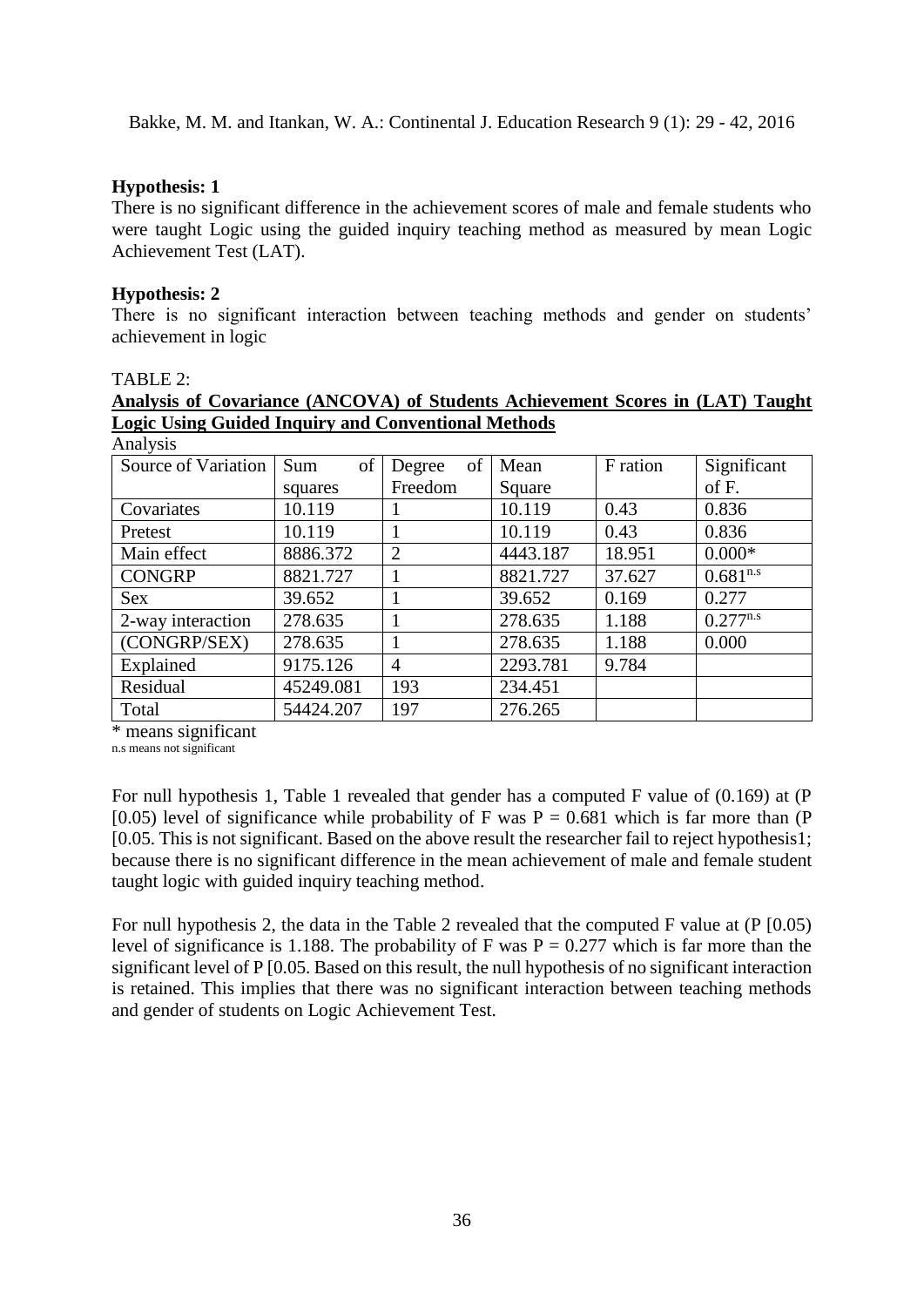# **SUMMARY OF FINDINGS**

On the basis of the obtained data above, the findings of this study are summarized thus:

- 1. The mean achievement scores of male students were not significantly better than that of their female counterparts, irrespective of the teaching method. Specifically, there was no significant difference in the mean achievement scores of male and female students who were taught using the guided inquiry teaching approach.
- 2. There was no significant interaction effect between teaching methods and gender on cognitive achievement in logic

# **DISCUSSION OF RESULTS, CONCLUSION AND SUMMARY**

The analysis of the result presented in table 2 shows that the mean achievement scores of the male students and their female counterparts were not significant using the same teaching method. It was found that the male and female students performed equally, when taught using guided inquiry teaching method. This finding is consistent with those of Ugwu (1998) and Olagunju (2001) who found out that the significant difference in performance between male and female students do not exist in their studies in geometric proof and sex, age and performance in mathematics respectively. But it disagreed with the findings of Alio and Harbor-Peters (2000) and Ezeugo and Agwagah (2000) whose investigation showed that the male students performed significantly better than their female counterparts in mathematics irrespective of the method of instruction adopted.

Finding from the study also revealed that there is a non-significant interaction effect between teaching method and gender of students on cognitive achievement in logic. This method implies that method and gender did not produce a combined effect on the mean achievement scores obtained by students in the (LAT); that is neither, the gender of the students nor the teaching method adopted did not make any significant difference in the achievement of (LAT).

# **CONCLUSION OF THE STUDY**

Based on the findings and discussion of this study, the following conclusions were made;

- 1. There was no significant difference in the mean achievement scores of male and female students taught logic using the same method, either guided inquiry or conventional method. The male and female students performed equally when taught using the guided inquiry teaching method
- 2. There was no significant interaction between teaching method adopted and gender on achievement in logic.

# **Educational Implications of the Study**

It has been found from this study that, teaching methods are significant factors influencing students' cognitive achievement in logic. The findings also revealed that guided inquiry teaching method promoted students' achievement far more than the Conventional method of teaching logic.

The findings of this study have implications for the government, teachers and students.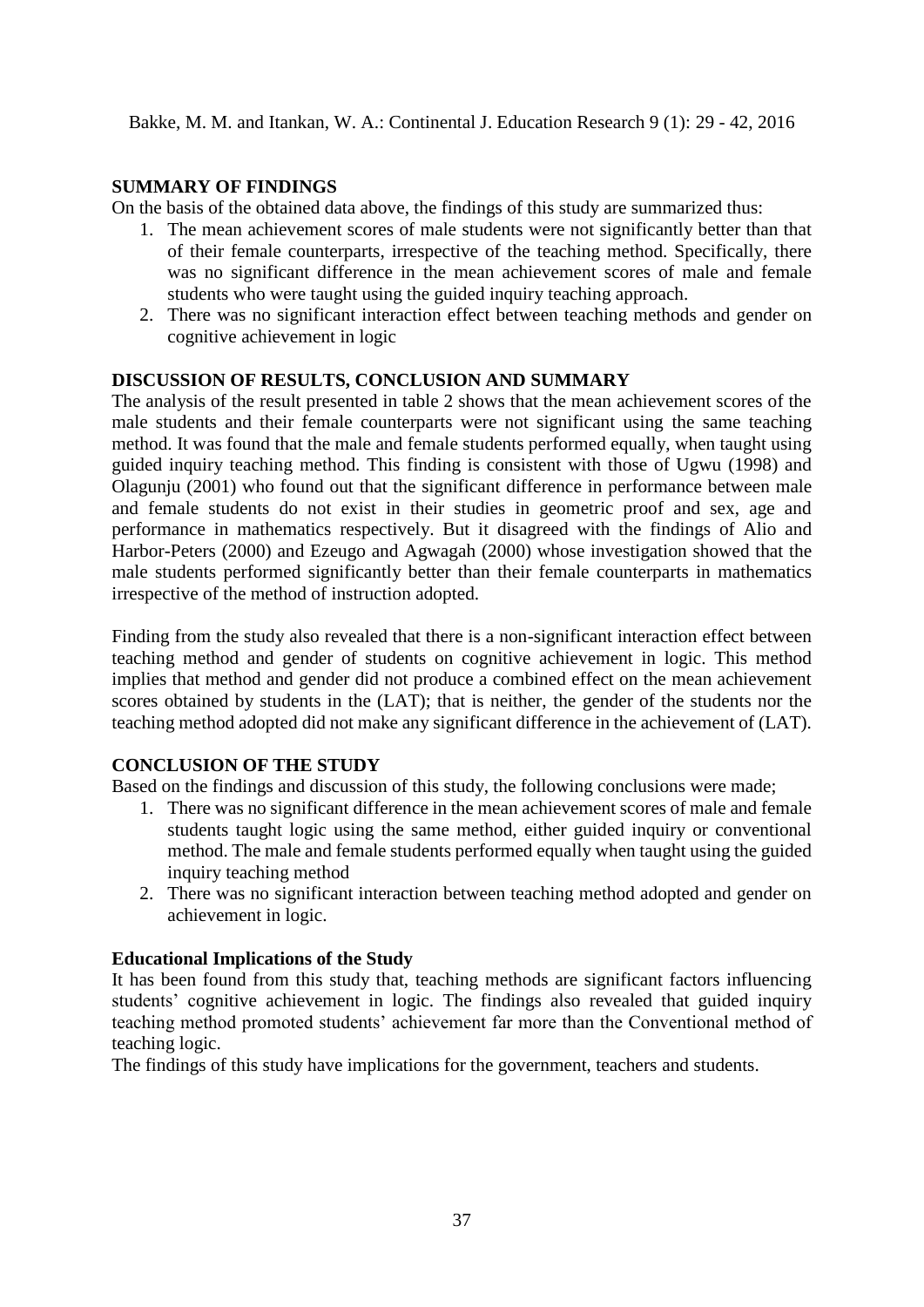The implication of this finding to the government (federal and State ministries of education, teaching service boards and zonal education offices) is that, they should encourage and motivate mathematics teachers by providing mathematics teachers allowance, regular payment of salaries and allowances, prompt payment of leave grant and other benefits. Government should also sponsor and organize workshops, seminars, conference and in-service training programmes on teaching methods that are leaner-centred and activity oriented (guided inquiry/Discovery), since the teachers are not generally trained in this area. Government should also encourage and motivate the teachers generally and mathematics teachers in particular through the provision of conducive teaching-learning environment, mathematics laboratories, and adequate instructional materials.

The mathematics teachers should endeavour to learn and apply the guided inquiry teaching method for teaching the identified difficult topics in mathematics and further mathematics curricula, such as construction, geometric proof, vectors, logic and dynamics (Obioma; 1992). As revealed, from the findings of this study, guided inquiry if properly utilized, there will be a great improvement in students' achievement in mathematics and further mathematics irrespective of their gender. The mathematics teachers should be resourceful, hardworking, creative and initiative in order to use the guided inquiry teaching method effectively. Mathematics teachers should also provide students with enough instructional materials and activities that will motivate them to learn and discover concepts and principles for themselves. Another implication is that different or new teaching methods other than the one used could be tried out.

The implication of this study to students is that, since guided inquiry teaching method is activity oriented and a student centred approach, it demands seriousness, practice and hardworking on the part of the students. As they interact with the instructional materials and get actively involved in the activities, the problem solving abilities (critical thinking and creative abilities) are developed. Hence, the experienced gained could be transferred to a similar or related problem situation.

## **Recommendations**

On the basis of the implication of the study, the following recommendations were made.

- 1. The government through the federal and state ministries of education should organize and sponsor mathematics workshop, exhibitions, seminars and conferences on a regular basis. This is to upgrade the knowledge of the teachers; exposing and drilling them on the use of innovative or activity oriented teaching methods, such as the guided inquiry teaching method. Hence there is need for general orientation of science and mathematics teachers on the utilization of guided inquiry teaching method.
- 2. Mathematics teachers should adhere to the use of guided inquiry teaching method in teaching identified difficult themes in mathematics and further mathematics, since this method enhances achievement and has the potentials of developing critical thinking and creative abilities in the students.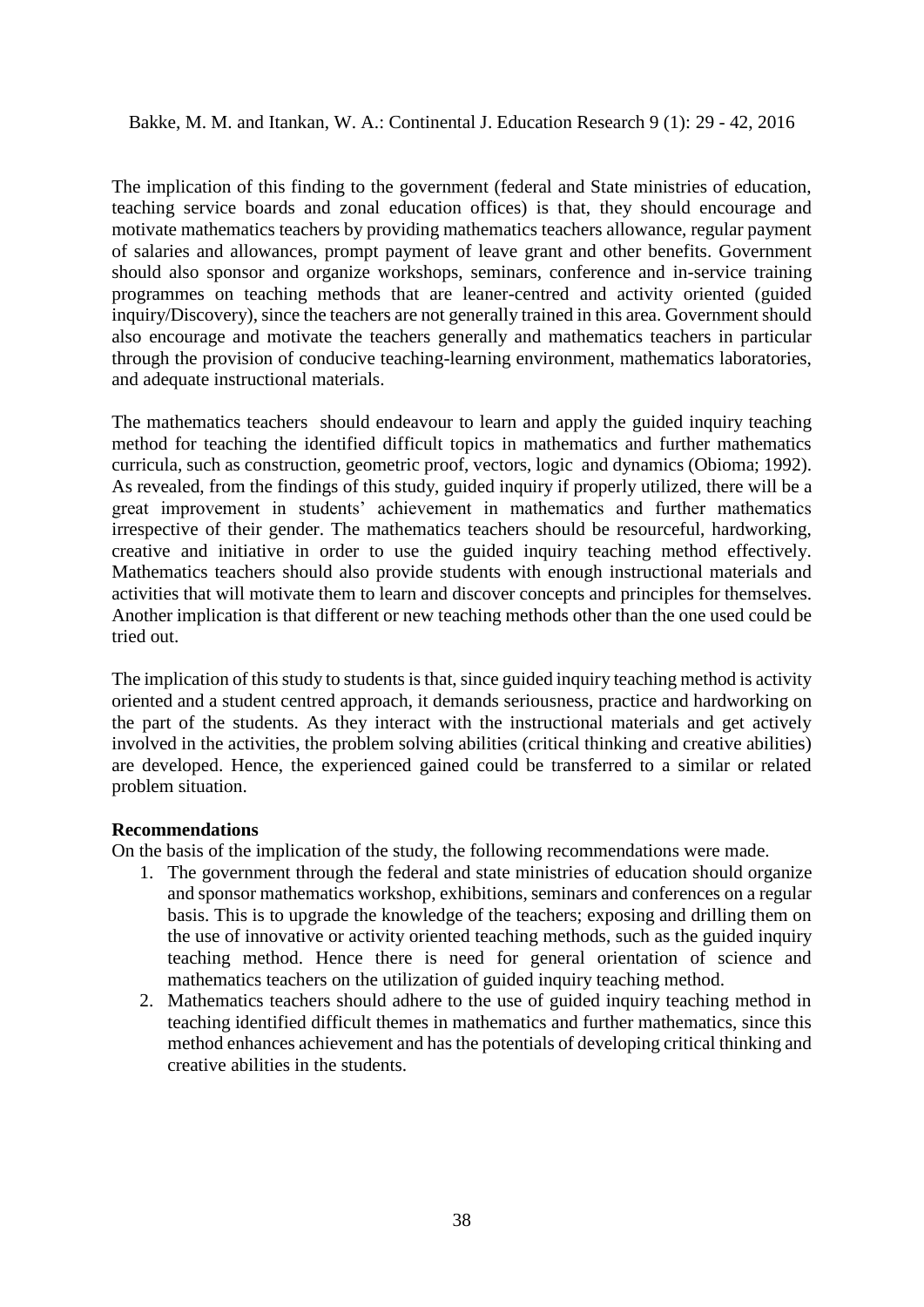- 3. School authorities in collaboration with the ministries of education and teaching service boards should establish mathematics laboratories in all primary and secondary schools. The laboratories should be well equipped with adequate instructional materials for both teachers and students in their daily mathematics lessons. These will motivate both teachers and students in facilitating the implementation of new innovative or activity oriented teaching methods, especially the guided inquiry teaching method, as well as enhances students' achievement in the subject.
- 4. Students should be hardworking, serious, initiative and creative to enable them execute independent or group work, such as assignments or projects given to them by the mathematics teachers. These are necessary in guided-inquiry teaching-learning processes.

# **Limitation of the Study**

Certain factors tend to limit the generalization of the findings of this study these factors include:

- 1. Lack of randomization of the subjects into experimental and control groups. Instead intact classes were used. This might have affected the result.
- 2. The administration of a test before treatment might have sensitized the students in the posttest. That is, the pretest, regardless of whether there was any treatment or time lapse in between the two test or not. This might have affected the generalization of this study.
- 3. The mathematics teachers used in the study were the regular mathematics teachers of the sampled schools. In their selection, factors like academic qualification, gender, attitude and personality were not considered. Therefore these might have affected the results of this study.
- 4. This study was limited to one Education Zone (Jalingo Education Zone) out of the Seven Education Zones of Taraba State. The researcher further limited the sample to four intact classes in four senior secondary schools out of seventeen senior secondary schools in Jalingo Education Zone with a population of 2720 students. Also environmental factors such as school location were not considered. Therefore, different results might have been obtained, if the researcher used other schools or different Education Zones. These might have affected the generalization of the findings of this study.
- 5. The sample size used for the study was not large enough, only 197 out of 2720 SSSI students were used. This might have affected the result of this study.

# **SUMMARY OF THE STUDY**

The main purpose of this study was to investigate the effects of guided inquiry teaching method on students' achievement in logic. In carrying out this study, two research questions were posed and two null hypothesis were formulated and tested at (P  $[0.05)$  level of significance. The first research question was intended to ascertain the extent of achievement of students in the experimental group to that of the control group using the mean achievement scores of students taught logic using guided inquiry and those taught using the conventional method.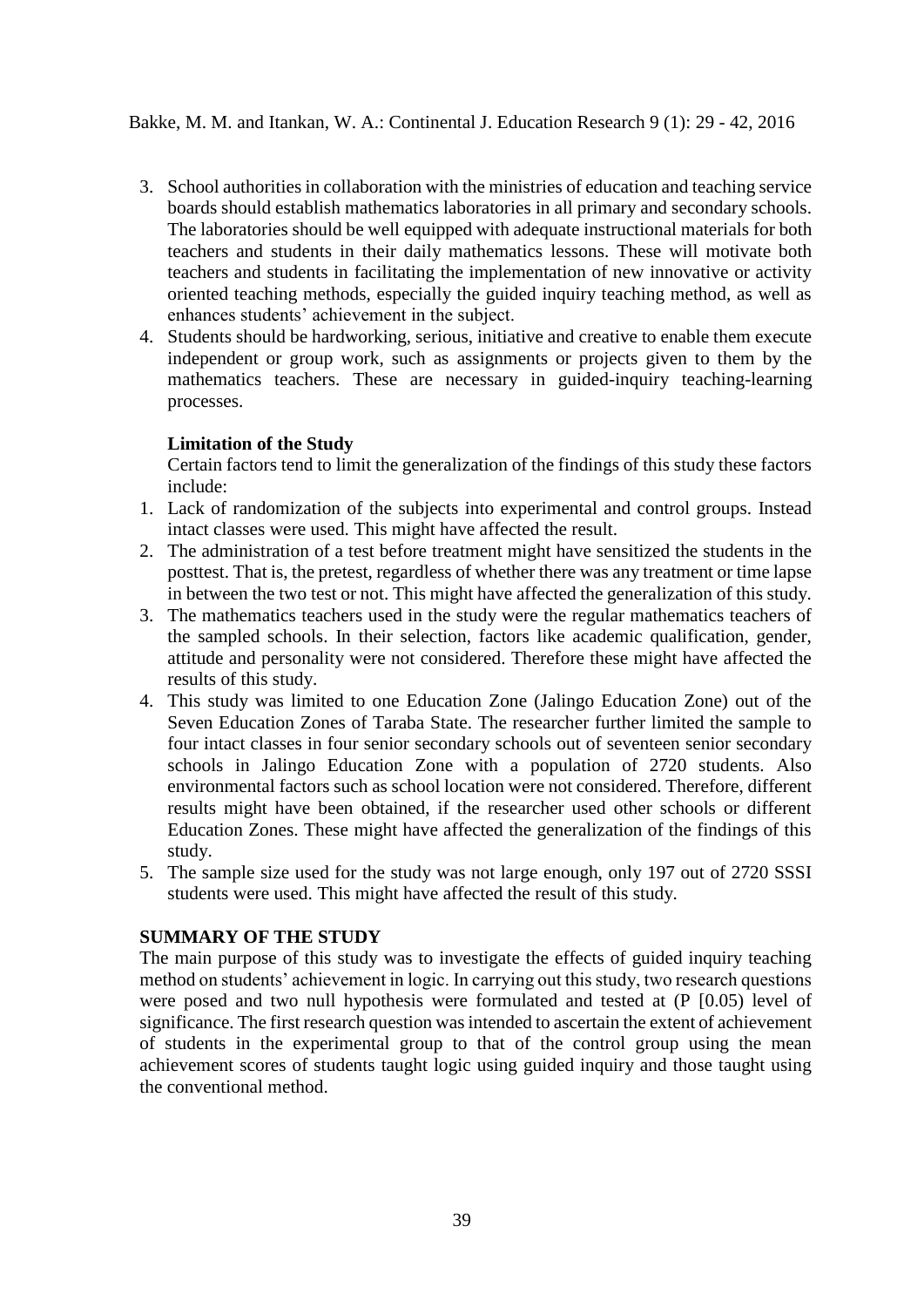The second research question was meant to find out the mean achievement scores of male and female counterparts who were taught logic using the guided inquiry teaching method. The two null hypotheses tested are restated thus:

- 1. There is no significant difference in the mean achievement scores of male and female students who were taught logic using the guided inquiry teaching method
- 2. There is no significant interaction between teaching method and gender of students on Logic Achievement Test

### **REFERENCES**

Adebayo,A. O.(2001) The place of mathematics in Nigeria secondary schools. Monograph on Effective Teaching of Mathematics. Lagos;  $2, 1 - 7$ .

Aichele, D. B. and Reys, R. E. (Eds ) ( 1974 ).Readings in Secondary School Mathematics. Boston: Prindle Weber and Schmidt.

Alio, R. C. and Harbor-Peters, V. F. (2000). Effect of polyaʹs problem solving Technique on secondary school students' achievement in mathematics. Abacus: *The Journal of Mathematical Association of Nigeria*; 25 (1) 20 – 25.

Bakke, M.M and Igaro O.K. (2013). A study on the effects of Guided Inquiry Teaching method on students' Achievement in Logic. *International Researchers*. 2(1), 135-140.

Bosede, A. O. (1992). Towards a positive approach to the teaching of Logic at the Senior secondary schools in the 1990s. Abacus: *Journal of Mathematical Association of Nigeria*. 22(1)  $56 - 66.$ 

Corno, L. and Edelstein, M. (1985). Information processing models of teaching.

Dagoli, A. T. (1999). Effects of Guided Inquiry Teaching Method on Students Achievement in Geometry. Unpublished M. Ed. Thesis. Faculty of Education. University of Nigeria, Nsukka.

Egbeke, A. (1992). Logic and clear thought: An Invitation to Good Reasoning Enugu: Oak Publishers Limited.

Ezeugo, N.C and Agwagah, U.N.V (2000). Effects of Concept Mapping on Students' Achievement in Algebra: implication for Secondary Schools Mathematics education in the 21<sup>st</sup> century. Abacus: *Journal of Mathematical Association of Nigeria*. 25(1)1-12.

Harbor Peters, V.F.A (1992). Model Mathematics projects and its implementations to Mathematics instruction. Abacus: *Journal of Mathematical association of Nigeria*. 22 (1), 79- 90.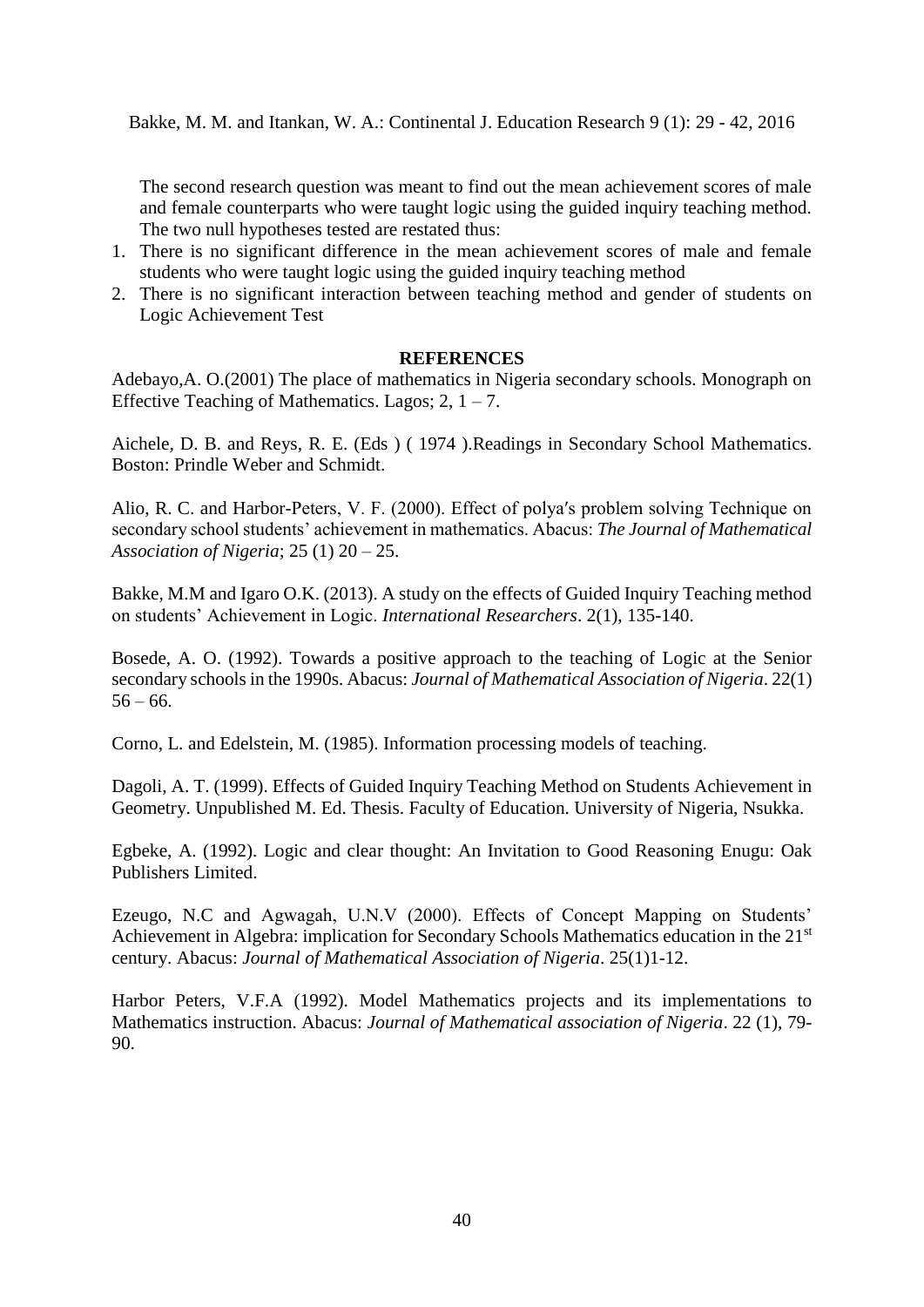Hussen and T. N. Postlethwaite (Eds). The International Encyclopedia of Education. Oxford: Pergamon Press PLC.

Isodere, C.N. (1997). Introduction Philosophy and Logic Aba: A.A.U. Industries, Publishing division.

Jahun, I. U. and Momoh, J. S. (2001).Environmental and sex on mathematics achievement. Abacus: *Journal of Mathematical Association of Nigeria*. 26 (1) 53- 58.

Joanne, V. (1998). Teacher education: The teachers' role in inquiry-centred experiences. Science Teachers Association of Nigeria. Bulletin 15(2), 8 – 10.

Kurume, C.N. (1999). The Effects of Teaching Algebra with Inquiry Method on Students Achievement. Unpublished M. Ed, Thesis. Faculty of Education. University of Nigeria, Nsukka

Massialas, B. G. (1991). Discovery and Inquiry methods. In A. Lewy (Ed). The international encyclopedia of curriculum. Oxford: Pergamon Press PLC.

NERDC (1997), August 11). The Performance of students in the Physical Sciences over the years. Guidance newspaper limited. PP3.

Obioma, G. O. (1992). Teachers' assessment of the difficulty levels of the Further Mathematics content. Abacus: *Journal of Mathematical Association of Nigeria*. 22 (1), 48 - 51.

Obodo, G.C, (1990). The differential Effects of three Teaching Method on Performance of Junior Secondary School Students on some Algebraic Concept. Unpublished Doctoral Dissertation. Faculty of Education. University of Nigeria, Nsukka.

Odogwu, H. N. (1995). The effects of laboratory approach on the performance and retention of different ability group in "2" and "3" dimensional geometry. *Journal of Studies in Curriculum*. 5, 6 (1, 2),  $9 - 15$ .

Okoro, O. M. (1993). Principles and Methods in Vocational and Technical Education. Nsukka: University Trust Publishers.

Olagunju, S.O. (2001). Sex, Age and Performance in Mathematics. Abacus: *Journal of Mathematical Association of Nigeria*.26 (1), 8-16.